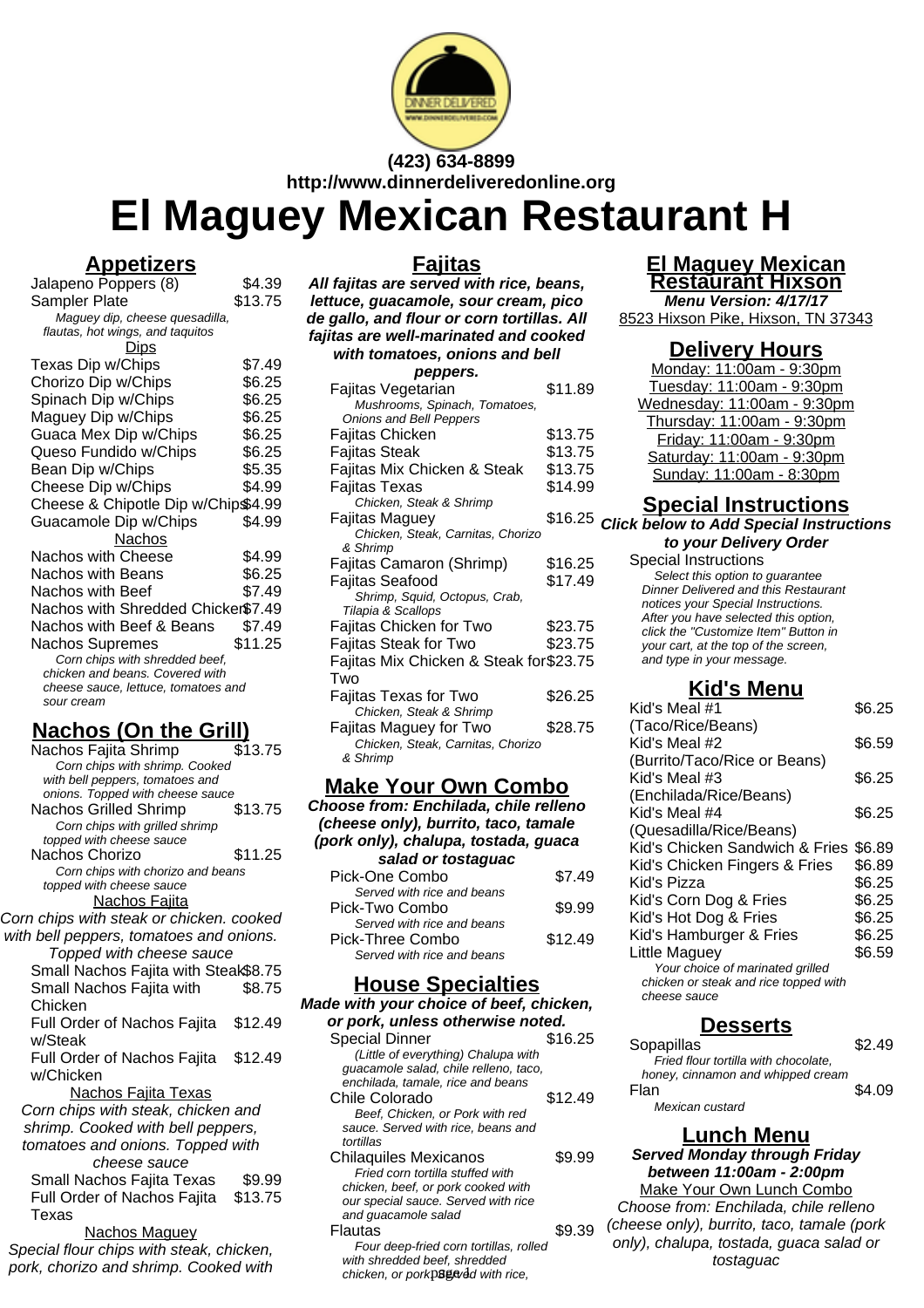bell peppers, tomatoes and onions. Topped with cheese sauce Small Nachos Maguey \$10.35 Full Order of Nachos Maguey\$16.25 Nachos Fiesta Special flour chips with your choice of steak or chicken. Topped with cheese sauce, lettuce, guacamole, tomatoes and sour cream Small Nachos Fiesta w/Steak \$9.99 Small Nachos Fiesta w/Chicker\$9.99 Full Order of Nachos Fiesta \$14.99 w/Steak Full Order of Nachos Fiesta \$14.99 w/Chicken Nachos Hawaiian Special flour chips with steak, chicken and shrimp. Cooked with bell peppers, tomatoes, onions and pineapple. Topped with avocado and cheese sauce Small Nachos Hawaiian \$9.99 Full Order of Nachos Hawaiia\$14.39 Nachos Grilled Corn chips with your choice of marinated grilled chicken or steak. Topped with cheese sauce

Small Nachos Grilled Chicken \$8.75 Small Nachos Grilled Steak \$8.75 Full Order of Nachos Grilled \$12.49 Chicken Full Order of Nachos Grilled \$12.49

Steak

# **Salads**

Tossed Salad \$4.39 Lettuce, tomatoes, onions, bell peppers, spinach, avocado, cucumbers and shredded cheese Guacamole Salad \$5.65 Lettuce, guacamole, tomatoes and shredded cheese Crema Salad \$4.99 Lettuce, sour cream, tomatoes and shredded cheese Grilled Chicken Avocado Salad\$11.25 Grilled chicken breast strips served on top of fresh lettuce, avocado and tomato slices, served with crispy tortilla strips and shredded cheese Steak Avocado Salad \$11.25 Grilled asada steak strips served on top of fresh lettuce, avocado and tomato slices, served with crispy tortilla strips and shredded cheese Grilled Shrimp Salad \$14.99 Grilled Shrimp, lettuce, tomatoes, onions, bell peppers, spinach, avocado, cucumbers and shredded cheese Grilled Trio Salad \$12.49 Grilled Chicken, Steak and Shrimp, lettuce, tomatoes, onions, bell peppers, spinach, avocado, cucumbers and shredded cheese Taco Salad \$7.85 Crispy flour tortilla shell with your choice of ground beef or shredded chicken, cheese sauce, lettuce, tomatoes, shredded cheese and sour cream Taco Salad Fajita  $$10.35$ Crispy flour tortilla shell with your choice of grilled chicken or steak cooked with tomatoes, onion and bell peppers. With cheese sauce, lettuce, tomatoes, shredded cheese and sour cream

| lettuce, tomatoes, and sour cream<br>Chimichangas<br>Two deep-fried flour tortillas, filled<br>with beans, shredded beef, chicken,<br>or pork and topped with cheese | \$9.99 |
|----------------------------------------------------------------------------------------------------------------------------------------------------------------------|--------|
| sauce. Served with rice, guacamole                                                                                                                                   |        |
| salad, tomatoes and sour cream                                                                                                                                       |        |
| Huevos con Chorizo                                                                                                                                                   | \$9.09 |
| Three scrambled eggs with                                                                                                                                            |        |
| Mexican sausage (chorizo). Served                                                                                                                                    |        |
| with beans, rice and tortillas                                                                                                                                       |        |
| Huevos Rancheros                                                                                                                                                     | \$8.75 |
| Three eggs, ranch-style topped                                                                                                                                       |        |
| with Mexican sausage (chorizo).                                                                                                                                      |        |
| Served with rice, beans and tortillas                                                                                                                                |        |
| Huevos a la Mexicana                                                                                                                                                 | \$8.75 |
| Three scrambled eggs with onions,                                                                                                                                    |        |
| tomatoes & jalapenos. Served with                                                                                                                                    |        |
| beans, rice & tortillas                                                                                                                                              |        |
|                                                                                                                                                                      |        |

#### **From the Grill**

| <u>From the Grill</u>                                                   |         |
|-------------------------------------------------------------------------|---------|
| Molcajete                                                               | \$19.99 |
| Grilled chicken, steak, shrimp,                                         |         |
| carnitas, Mexican sausage with pico                                     |         |
| de gallo, cambray onions, cactus                                        |         |
| topped with ranchero sauce. Served                                      |         |
| with rice, beans, lettuce, sour cream,                                  |         |
| guacamole, pico de gallo and tortillas                                  |         |
| Molcajete for Two                                                       | \$28.75 |
| Grilled chicken, steak, shrimp,                                         |         |
| carnitas, Mexican sausage with pico<br>de gallo, cambray onions, cactus |         |
| topped with ranchero sauce. Served                                      |         |
| with rice, beans, lettuce, sour cream,                                  |         |
| guacamole, pico de gallo and tortillas                                  |         |
| Hawaiian Pineapple                                                      | \$16.25 |
| Grilled marinated chicken, steak                                        |         |
| and shrimp cooked with bell peppers,                                    |         |
| onions, tomatoes and pineapple.                                         |         |
| Served in half fresh pineapple with                                     |         |
| rice, beans, lettuce, guacamole, sour                                   |         |
| cream, pico de gallo and tortillas                                      |         |
| <b>Jalisco Special</b>                                                  | \$13.75 |
| Steak, pork and shrimp with red                                         |         |
| sauce and green sauce. Served with                                      |         |
| cheese quesadillas, jalapeno<br>peppers, tomatoes and avocado           |         |
| Choriquezo                                                              | \$13.75 |
| Your choice of marinated grilled                                        |         |
| chicken or steak cooked with bell                                       |         |
| peppers, onions & tomatoes topped                                       |         |
| with Mexican sausage & cheese.                                          |         |
| Served with rice or beans,                                              |         |
| guacamole salad and tortillas                                           |         |
| Small Maguey Special Chipotle \$9.99                                    |         |
| Your choice of marinated grilled                                        |         |
| chicken or steak and rice topped with                                   |         |
| cheese and chipotle sauce                                               |         |
| <b>Full Order Maguey Special</b>                                        | \$13.75 |
| Chipotle                                                                |         |
| Your choice of marinated grilled                                        |         |
| chicken or steak and rice topped with                                   |         |
| cheese and chipotle sauce                                               |         |
| Small Maguey Special                                                    | \$9.09  |
| Your choice of marinated grilled                                        |         |
| chicken or steak and rice topped with<br>cheese sauce                   |         |
| <b>Full Order Maguey Special</b>                                        | \$13.15 |
| Your choice of marinated grilled                                        |         |
| chicken or steak and rice topped with                                   |         |
| cheese sauce                                                            |         |
| Alambre                                                                 | \$13.75 |
| Your choice of marinated grilled                                        |         |
| chicken or steak with onions and                                        |         |
| bacon topped with cheese. Served                                        |         |
| with rice, beans and tortillas                                          |         |
| <b>Shrimp Alambre</b>                                                   | \$16.25 |
| Grilled shrimp with onions and                                          |         |
| bacon topped with cheese. Served                                        |         |
| with rice, beans and tortillas                                          |         |

## **Pollo (Chicken)**

| Hot Wings (10)      | \$8.75  | <u>ouaoo, oo, you mari</u><br>lettuce, sour cream, |
|---------------------|---------|----------------------------------------------------|
| Pollo con Cremage 2 | \$11.25 | de gallo and tortillas                             |
|                     |         |                                                    |

| Pick-One Lunch Combo                                                        | \$6.25  |
|-----------------------------------------------------------------------------|---------|
| Served with rice and beans<br>Pick-Two Lunch Combo                          | \$7.49  |
| Served with rice and beans                                                  |         |
| <b>Lunch Specials</b>                                                       |         |
| Lunch Fajitas Camaron                                                       | \$11.25 |
| Shrimp cooked with tomatoes,<br>onion and bell peppers. Served with         |         |
| rice, beans, lettuce, sour cream,                                           |         |
| guacamole, pico de gallo and tortillas                                      |         |
| <b>Lunch Fajitas Texanas</b><br>Chicken, shrimp and steak cooked            | \$9.99  |
| with tomatoes, onion, and bell                                              |         |
| peppers. Served with rice, beans,                                           |         |
| lettuce, sour cream, guacamole, pico<br>de gallo and tortillas              |         |
| Lunch Fajitas Steak                                                         | \$8.75  |
| Grilled steak cooked with                                                   |         |
| tomatoes, onion and bell peppers.<br>Served with rice, beans, lettuce, sour |         |
| cream, guacamole, pico de gallo and                                         |         |
| tortillas                                                                   |         |
| Lunch Fajitas Chicken<br>Grilled chicken cooked with                        | \$8.75  |
| tomatoes, onion and bell peppers.                                           |         |
| Served with rice, beans, lettuce, sour                                      |         |
| cream, guacamole, pico de gallo and<br>tortillas                            |         |
| Lunch Carne Asada                                                           | \$9.99  |
| Grilled tender beef and onions.                                             |         |
| Served with rice, beans, lettuce, sour                                      |         |
| cream, guacamole, pico de gallo and<br>tortillas                            |         |
| Lunch Burrito Ranchero                                                      | \$7.49  |
| One bean burrito topped with                                                |         |
| steak, red sauce and cheese sauce<br>Lunch Burrito Verde                    | \$8.75  |
| One pork burrito topped with a                                              |         |
| special green sauce, served with rice                                       |         |
| and beans<br>Lunch Burrito Colorado                                         | \$8.75  |
| One pork burrito topped with a                                              |         |
|                                                                             |         |
| special red sauce, served with rice                                         |         |
| and beans                                                                   |         |
| Lunch Chimichanga                                                           | \$6.59  |
| One deep-fried flour tortilla, filled<br>with beans, shredded beef or       |         |
| shredded chicken. Topped with                                               |         |
| cheese sauce. Served with rice,<br>guacamole salad, tomatoes and sour       |         |
| cream                                                                       |         |
| Lunch Flautas                                                               | \$6.59  |
| Two rolled deep-fried corn tortillas<br>with shredded beef or shredded      |         |
| chicken. Served with rice and beans                                         |         |
| Lunch Chilaquiles Mexicanos                                                 | \$6.59  |
| Fried corn tortilla stuffed with<br>chicken cooked with our special         |         |
| sauce. Served with rice and                                                 |         |
| guacamole salad                                                             |         |
| Lunch Huevos con Chorizo                                                    | \$6.89  |
| Two scrambled eggs with Mexican<br>sausage (chorizo). Served with           |         |
| beans, rice and tortillas                                                   |         |
| Lunch Huevos Rancheros                                                      | \$6.59  |
| Two eggs, ranch-style topped with<br>Mexican sausage (chorizo). Served      |         |
| with rice, beans and tortillas                                              |         |
| Lunch Huevos a la Mexicana                                                  | \$6.59  |
| Two scrambled eggs with onions,<br>tomatoes & jalapenos. Served with        |         |
| beans, rice and tortillas                                                   |         |
|                                                                             |         |
| <b>Carne (Grilled Beef)</b><br>Carne Asada                                  | \$13.75 |
| Grilled tender beef, onions and one                                         |         |
| cactus. Served with rice, beans,<br>lettuce, sour cream, guacamole, pico    |         |

| de gallo and tortillas               |         |
|--------------------------------------|---------|
| Steak Ranchero                       | \$16.25 |
| Ribeye steak topped with ranchero    |         |
| sauce. Served with rice, beans,      |         |
| lettuce, sour cream, guacamole, pico |         |
| de gallo and tortillas               |         |
|                                      |         |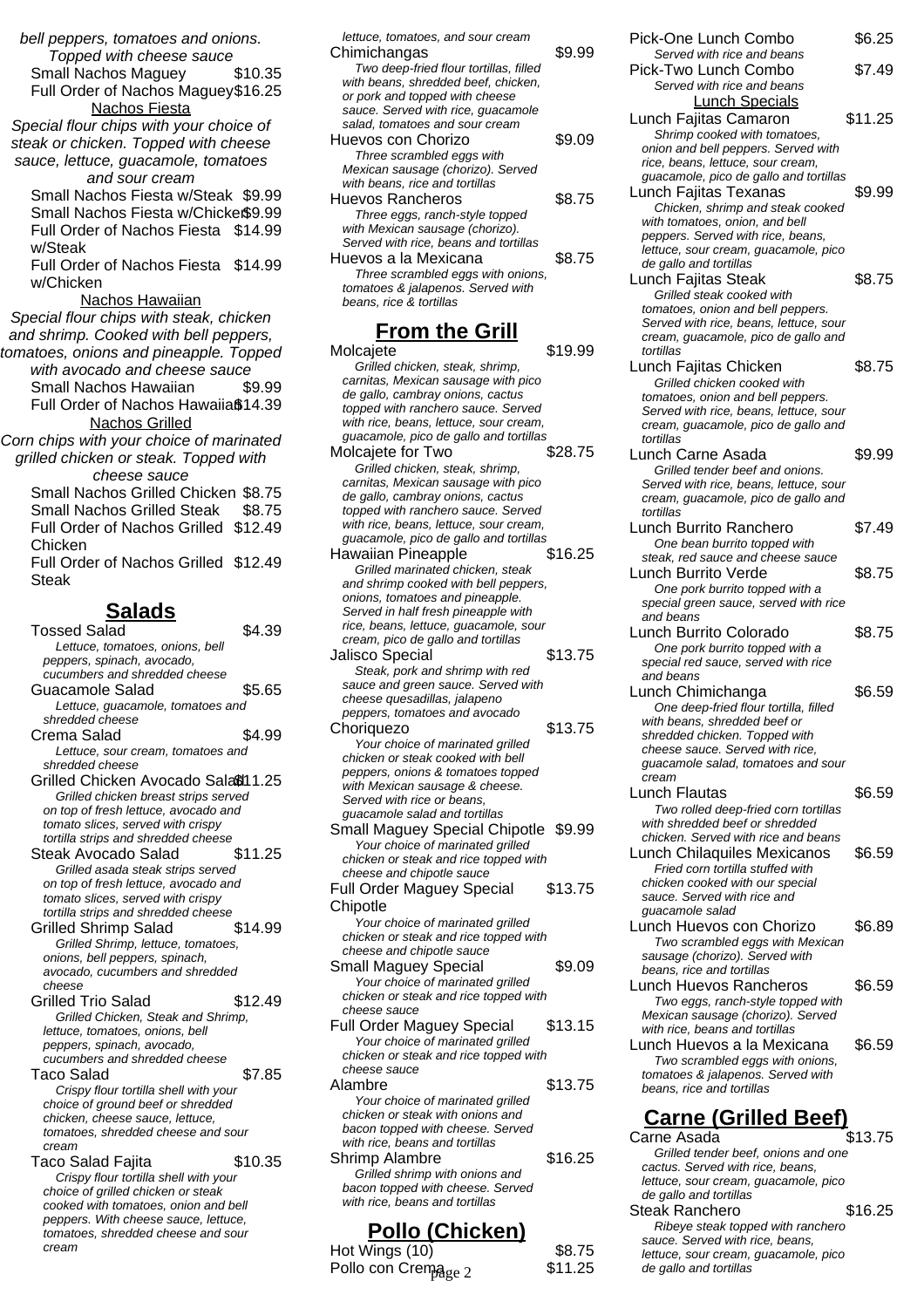# **Vegetarian Dinners**

| <b>1988 - 1999 - 1999 - 1999 - 1999 - 1999 - 1999 - 1999 - 1999</b><br>ט וטוווש |        |
|---------------------------------------------------------------------------------|--------|
| Vegetarian Dinner #1                                                            | \$9.99 |
| One bean tostada, one cheese                                                    |        |
| enchilada and bean burrito                                                      |        |
| Vegetarian Dinner #2                                                            | \$9.99 |
| One cheese burrito, one bean                                                    |        |
| tostada and rice                                                                |        |
| Vegetarian Dinner #3                                                            | \$9.99 |
| One bean burrito, one bean &                                                    |        |
| cheese enchilada, rice                                                          |        |
| Vegetarian Dinner #4                                                            | \$9.99 |
| One chalupa, one bean burrito and                                               |        |
| one quesadilla                                                                  |        |
| Vegetarian Dinner #5                                                            | \$9.99 |
| One bean burrito with nacho                                                     |        |
| cheese and chalupa                                                              |        |
| Vegetarian Dinner #6 (Chiles \$9.99                                             |        |
| Rellenos)                                                                       |        |
| Two poblano peppers filled with                                                 |        |
| cheese, topped with red sauce.                                                  |        |
| Served with rice, beans and tortillas                                           |        |
|                                                                                 |        |

# **Tacos (Mexican Style)**

- Tacos de Carne Asada \$11.25 Three soft corn tortillas filled with grilled steak. Served with fresh onion, cilantro, tomatillo sauce and beans Tacos de Chorizo  $$11.25$ Three soft corn tortillas filled with Mexican sausage. Served with fresh onion, cilantro, tomatillo sauce and beans Tacos de Carnitas \$11.25 Three soft corn tortillas filled with
- pork. Served with fresh onion, cilantro, tomatillo sauce and beans Tacos de Pollo **\$11.25**
- Three soft flour tortillas filled with grilled chicken, lettuce and shredded cheese. Served with tomatillo sauce and rice Tacos de Pescado  $$11.25$
- Three soft flour tortillas filled with grilled fish, lettuce and shredded cheese. Served with tomatillo sauce and rice

#### **Quesadillas**

Quesadilla Mexicana \$8.75 A flour tortilla grilled and stuffed with cheese, shredded beef or chicken. Served with rice, guacamole salad and sour cream Grilled Quesadilla Mexicana \$9.99 A flour tortilla grilled and stuffed with cheese, chicken or steak. Served with rice, guacamole salad and sour cream Fajita Quesadilla Mexicana \$9.99 A flour tortilla grilled and stuffed with cheese, chicken or steak with tomatoes, onion, and bell peppers. Served with rice, guacamole salad and sour cream Shrimp Fajita Quesadilla Mexicana \$12.49 A flour tortilla grilled and stuffed with cheese, grilled shrimp with tomatoes, onion, and bell peppers. Served with rice, guacamole salad and sour cream Special Quesadilla  $$9.99$ A flour tortilla grilled and stuffed with cheese, beans and chorizo. Served with rice, guacamole salad and sour cream **Enchiladas** Enchiladas Supreme \$9.99

| Chicken cooked with sour cream<br>and jalapenos. Served with rice,<br>beans and tortillas<br>Pollo Loco<br>Grilled chicken breast topped with<br>cheese. Served with rice, beans,<br>lettuce, tomatoes, sour cream and<br>tortillas | \$12.49 |
|-------------------------------------------------------------------------------------------------------------------------------------------------------------------------------------------------------------------------------------|---------|
| Pollo Arandas                                                                                                                                                                                                                       | \$12.49 |
| Grilled chicken breast cooked with<br>tomatoes, onions, jalapeno peppers<br>and rice. Topped with cheese sauce                                                                                                                      |         |
| Pollo Ranchero                                                                                                                                                                                                                      | \$12.49 |
| Grilled chicken breast with chorizo<br>topped with cheese sauce. Served<br>with rice, beans and tortillas                                                                                                                           |         |
| Pollo Empanizado                                                                                                                                                                                                                    | \$12.49 |
| Breaded chicken. Served with rice.<br>lettuce, tomatoes, onions, avocado<br>and tortillas                                                                                                                                           |         |
| Pollo con Camaron                                                                                                                                                                                                                   | \$13.75 |
| Grilled chicken breast and shrimp<br>with cheese on top. Served with rice,<br>lettuce, tomatoes, sour cream and<br>tortillas                                                                                                        |         |
| Pollo Norteno                                                                                                                                                                                                                       | \$13.75 |
| Grilled chicken breast cooked with<br>tomatoes, onions, bell peppers and a<br>pineapple ring. Served with rice,<br>beans, lettuce, guacamole, sour<br>cream, pico de gallo and tortillas                                            |         |

## **Puerco (Pork)**

| Carnitas Dinner                     | \$13.75 |
|-------------------------------------|---------|
| Tender pork tips served with rice,  |         |
| beans, guacamole salad & tortillas  |         |
| Chile Verde                         | \$12.49 |
| Pork chunks with green sauce        |         |
| served with rice, beans & tortillas |         |
|                                     |         |

#### **Mariscos (Seafood)**

Shrimp al Moio de Ajo \$16.25 Shrimp laced with garlic and onions. Served with rice, lettuce, tomatoes, onions, avocado and tortillas Shrimp a la Diabla  $$16.25$ Shrimp with spicy sauce with onions. Served with rice, lettuce, tomatoes, onions, avocado and tortillas Shrimp a la Mexicana  $$16.25$ Shrimp cooked with tomatoes, onions, jalapeno peppers and cilantro. Served with rice, lettuce, tomatoes, onions, avocado and tortillas Shrimp a la Chimichurri \$16.25 Shrimp cooked with spicy chimichurri sauce. Served with rice, lettuce, tomatoes, onions, avocado and tortillas Camarones Rellenos  $$16.25$ Wrapped shrimp with bacon strips stuffed with cheese. Served with lettuce, tomatoes, onions, avocado and rice Coctel de Camaron \$16.25 Shrimp cocktail. Prepared with sliced avocado, chopped onions. cilantro, tomatoes, and special ketchup sauce Tilapia & Shrimp \$14.99 Grilled fillet of tilapia and shrimp. Served with rice, lettuce, tomatoes, onions, avocado and tortillas Filete Relleno  $$16.25$ Grilled fillet of tilapia stuffed with a mix of seafood shrimp, fish, octopus and scallops, with cheese on top. Served with lettuce, tomatoes, onions, avocado and rice. Filete a la Plancha  $$16.25$ 

| Steak a la Mexicana                                                        | \$16.25          |
|----------------------------------------------------------------------------|------------------|
| Ribeye steak topped with onions,<br>bell peppers and tomatoes. Served      |                  |
| with rice, beans, lettuce, sour cream,                                     |                  |
| guacamole, pico de gallo and tortillas                                     |                  |
| Steak Toluca                                                               | \$16.25          |
| Ribeye steak topped with onions<br>and chorizo. Served with rice, beans,   |                  |
| lettuce, sour cream, guacamole, pico                                       |                  |
| de gallo and tortillas                                                     |                  |
| Steak & Shrimp                                                             | \$17.49          |
| Ribeye steak over a bed of onions<br>with shrimp topped. Served with rice, |                  |
| beans, lettuce, sour cream,                                                |                  |
| guacamole, pico de gallo and tortillas                                     | \$16.25          |
| Steak a la Tampiquena<br>T-bone steak topped with onions.                  |                  |
| Served with rice, beans, lettuce, sour                                     |                  |
| cream, guacamole, pico de gallo and                                        |                  |
| tortillas<br>Steak Norteno                                                 | \$16.25          |
| T-bone steak topped with onions,                                           |                  |
| tomatoes and jalapeno peppers.                                             |                  |
| Served with rice, beans, lettuce, sour                                     |                  |
| cream, guacamole, pico de gallo and<br>tortillas                           |                  |
| <b>A La Carte</b>                                                          |                  |
| (1) Tamale                                                                 | \$3.75           |
| (3) Tamales                                                                | \$9.09           |
| (1) Beef Burrito                                                           | \$4.99           |
| (2) Beef Burritos                                                          | \$8.75           |
| (1) Chicken Burrito                                                        | \$4.99           |
| (2) Chicken Burritos                                                       | \$8.75           |
| (1) Enchilada                                                              | \$2.85           |
| (3) Enchiladas                                                             | \$8.45           |
| (1) Tostada                                                                | \$4.39           |
| (2) Tostadas                                                               | \$8.15           |
| (1) Chalupa                                                                | \$4.69           |
| (2) Chalupas                                                               | \$8.15           |
| (1) Beef Tostaguac<br>(2) Beef Tostaguacs                                  | \$4.99<br>\$8.15 |
| (1) Chile Relleno                                                          | \$4.69           |
|                                                                            | \$8.15           |
| (2) Chiles Rellenos<br>(1) Taco                                            | \$2.19           |
| (3) Tacos                                                                  | \$5.65           |
| (1) Soft Taco                                                              | \$2.49           |
| (3) Soft Tacos                                                             | \$6.25           |
| Quesadilla Fajita Shrimp                                                   | \$7.85           |
| Quesadilla Grilled Shrimp                                                  | \$7.85           |
| Quesadilla Fajita Steak                                                    | \$6.59           |
| Quesadilla Fajita Chicken                                                  | \$6.59           |
| Quesadilla Grilled Steak                                                   | \$6.59           |
| Quesadilla Grilled Chicken<br>Spinach Quesadilla                           | \$6.59<br>\$5.35 |
| Mushroom Quesadilla                                                        | \$5.35           |
| Shredded Chicken Quesadilla                                                | \$4.99           |
| Shredded Beef Quesadilla                                                   | \$4.99           |
| <b>Cheese Quesadilla</b>                                                   | \$3.75           |

# **Side Orders**

| tel de Camaron:                                                        | \$16.25 | Side of Fries                 | \$2.19 |
|------------------------------------------------------------------------|---------|-------------------------------|--------|
| Shrimp cocktail. Prepared with                                         |         | Side of Chiles Toreados (3)   | \$1.89 |
| ced avocado, chopped onions,                                           |         | Side of Sour Cream            | \$1.59 |
| antro, tomatoes, and special                                           |         | Side of Flour Tortillas       | \$1.25 |
| tchup sauce<br>pia & Shrimp                                            | \$14.99 | Side of Corn Tortillas        | \$1.25 |
| Grilled fillet of tilapia and shrimp.                                  |         | Side of Jalapenos             | \$1.25 |
| erved with rice, lettuce, tomatoes,                                    |         | Side of Shredded Cheese       | \$1.25 |
| iions, avocado and tortillas                                           |         | Side of Pico de Gallo         | \$1.25 |
| te Relleno                                                             | \$16.25 | Side of Tomatillo Sauce       | \$1.25 |
| Grilled fillet of tilapia stuffed with a                               |         | Side Order of Grilled Shrimp  | \$7.99 |
| ix of seafood shrimp, fish, octopus<br>d scallops, with cheese on top. |         | (12)                          |        |
| erved with lettuce, tomatoes,                                          |         | Side Order of Grilled Steak   | \$6.89 |
| iions, avocado and rice.                                               |         | Side Order of Grilled Chicken | \$6.25 |
| te a la Plancha                                                        | \$16.25 | Side of Cheesy Rice           | \$4.99 |
| Grilled fillet of tilapia-cooked with                                  |         | Side of Avocado               | \$3.15 |
|                                                                        |         |                               |        |

Four enchiladas (chicken, beef, bean, and cheese). Topped with lettuce, tomatoes, sour cream and